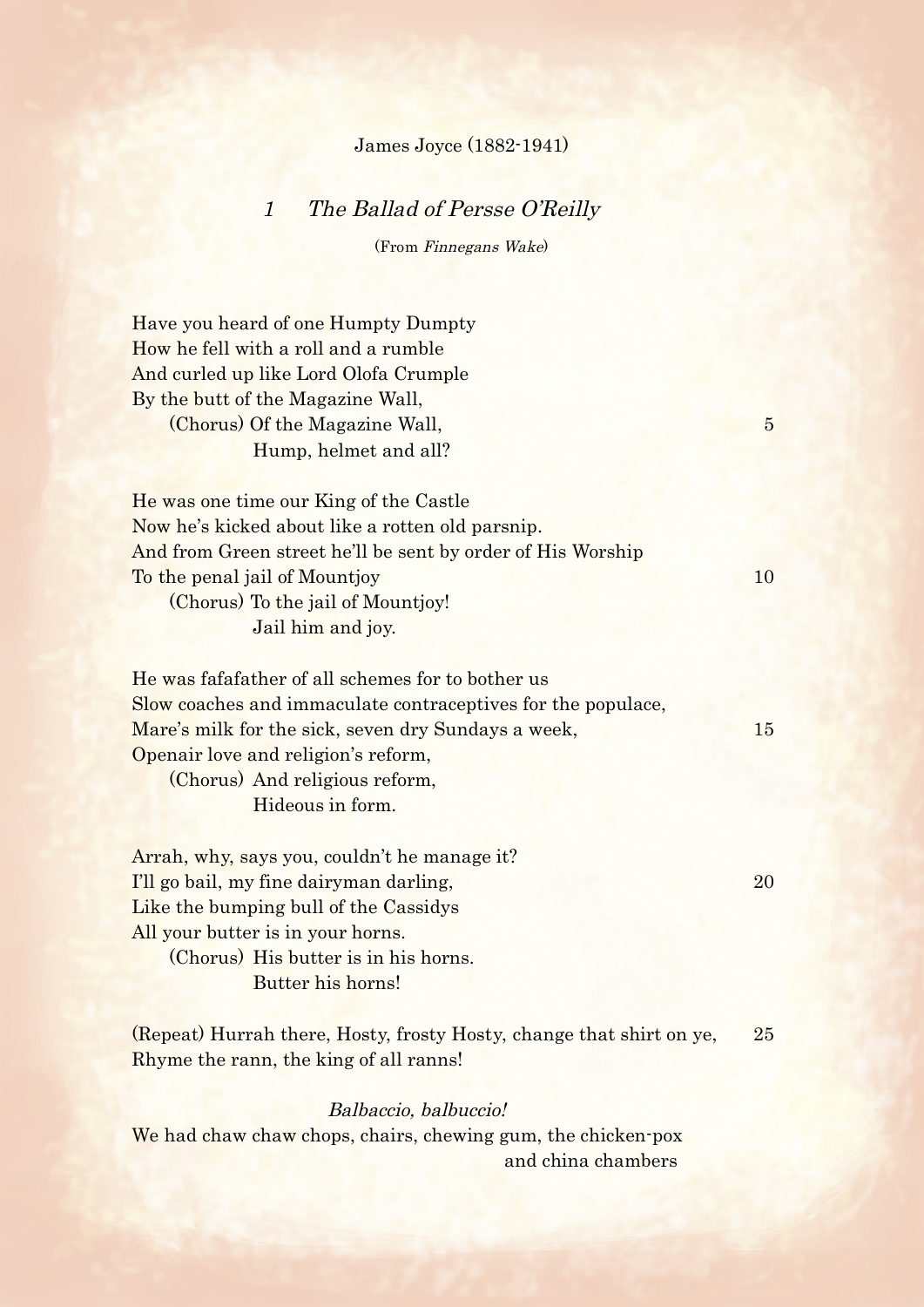| Universally provided by this soffsoaping salesman.<br>Small wonder He'll Cheat E'erawan our local lads nicknamed him<br>When Chimpden first took the floor<br>(Chorus) With his bucketshop store<br>Down Bargainweg, Lower.                                                                                                                        | 30 |
|----------------------------------------------------------------------------------------------------------------------------------------------------------------------------------------------------------------------------------------------------------------------------------------------------------------------------------------------------|----|
| So snug he was in his hotel premises sumptuous<br>But soon we'll bonfire all his trash, tricks and trumpery<br>And 'tis short till sheriff Clancy'll be winding up his unlimited company<br>With the bailiff's bom at the door,<br>(Chorus) Bimbam at the door.<br>Then he'll bum no more.                                                         | 35 |
| Sweet bad luck on the waves washed to our island<br>The hooker of that hammerfast viking<br>And Gall's curse on the day when Eblana bay<br>Saw his black and tan man-o'-war.                                                                                                                                                                       | 40 |
| (Chorus) Saw his man-o'-war.<br>On the harbour bar.                                                                                                                                                                                                                                                                                                | 45 |
| Where from? roars Poolbeg. Cookingha'pence, he bawls Donnezmoi<br>scampitle, wick an wipin' fampiny<br>Fingal Mac Oscar Onesine Bargearse Boniface<br>Thok's min gammelhole Norveegickers moniker<br>Og as ay are at gammelhore Norveegickers cod.<br>(Chorus) A Norwegian camel old cod.<br>He is, begod.                                         | 50 |
| Lift it, Hosty, lift it, ye devil ye! up with the rann, the rhyming rann!<br>It was during some fresh water garden pumping<br>Or, according to the <i>Nursing Mirror</i> , while admiring the monkeys<br>That our heavyweight heathen Humpharey<br>Made bold a maid to woo<br>(Chorus) Woohoo, what'll she doo!<br>The general lost her maidenloo! | 55 |
| He ought to blush for himself, the old hayheaded philosopher,<br>For to go and shove himself that way on top of her.<br>Begob, he's the crux of the catalogue<br>Of our antediluvial zoo,                                                                                                                                                          | 60 |